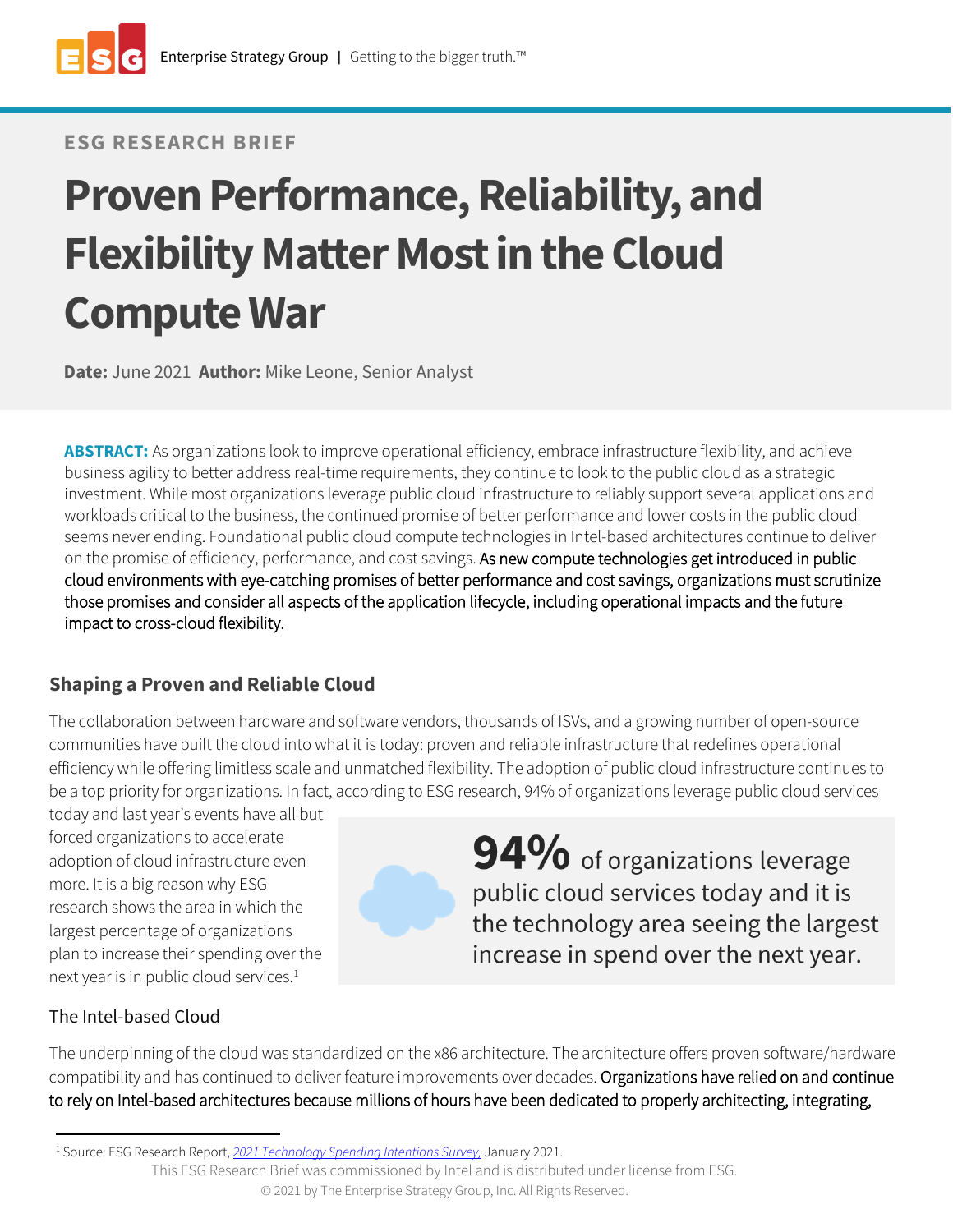and delivering mission critical applications with Intel-based architecture features and capabilities in mind across all data center environments. They work on-premises. They work in the public cloud. They work across public clouds. This crossenvironment flexibility and compatibility is critical to organizations and IT in particular, as they continue to embrace hybrid cloud operating models. Intel-based public clouds don't require IT to port an application to a new architecture, nor extensively validate an application, nor worry about maintaining multi-architected platforms. Organizations gain the flexibility they want to be able to jump from on-premises more easily to one cloud, or from one cloud to another cloud, and know that regardless of the environment or even processor generation, their applications have a high likelihood of working. And working in a way that does not disrupt the end-user experience and ensures the consistent and predictable performance that has come to be expected.

#### What about ARM?

ARM is a lightweight CPU architecture that enables the processing of smaller, less complex computer instructions. By reducing the type of instructions, it can deliver fast performance and do so while consuming far less power. This is a big reason that ARM is the de facto standard processor inside common consumer devices, like smartphones, tablets, and wearables. And the promise of fast performance and low power consumption leads to interesting cost savings opportunities. For these reasons, ARM has begun to make its way into larger devices like laptops and even into the data

**44% of organizations have never considered ARM-based processors or have no plans to implement ARM anytime soon.**

center. And while 44% of organizations have never considered ARMbased processors or have no plans to implement ARM anytime soon, the marketing hype is there: high performance, cost savings, power efficiency. While ESG still sees very little traction of ARM in the data center today, the marketing hype is real and must be scrutinized.

#### Validating Performance Claims

While ARM can definitively deliver power-efficient performance for certain workloads in the public cloud, its ability to effectively support mission-critical applications remains to be seen. As ARM in the data center matures and benchmarking technologies are made available to third parties and customers to conduct true performance comparison testing (i.e., apples to apples), performance claims must be scrutinized and validated. ESG believes both ARM and Intel-based

architectures can deliver effective levels of performance situationally for different applications, but Intel-based architectures continue to be viewed in the market as the more performant and scalable architecture for mission-critical workloads that require ultra-low latency and high throughput, cross-environment portability, and predictable performance.

**Intel-based architectures continue to be viewed in the market as the more performant and scalable architecture for mission-critical workloads that require ultra-low latency and high throughput, cross-environment portability, and predictable performance.**

#### Hidden Costs of Porting to ARM

Several aspects of porting to ARM, from initial port to ongoing maintenance can present challenges. Organizations must ensure full toolchain support, including configuration managers; deployment and observability tools; and utilities, drivers, and dependent libraries. All aspects of the stack may need to be debugged, ported, and/or back ported. If resulting changes to an open-source library or utility are not unstreamed, ongoing management, maintenance, and integration with each new release becomes a cyclical burden requiring thorough testing and validation with each change.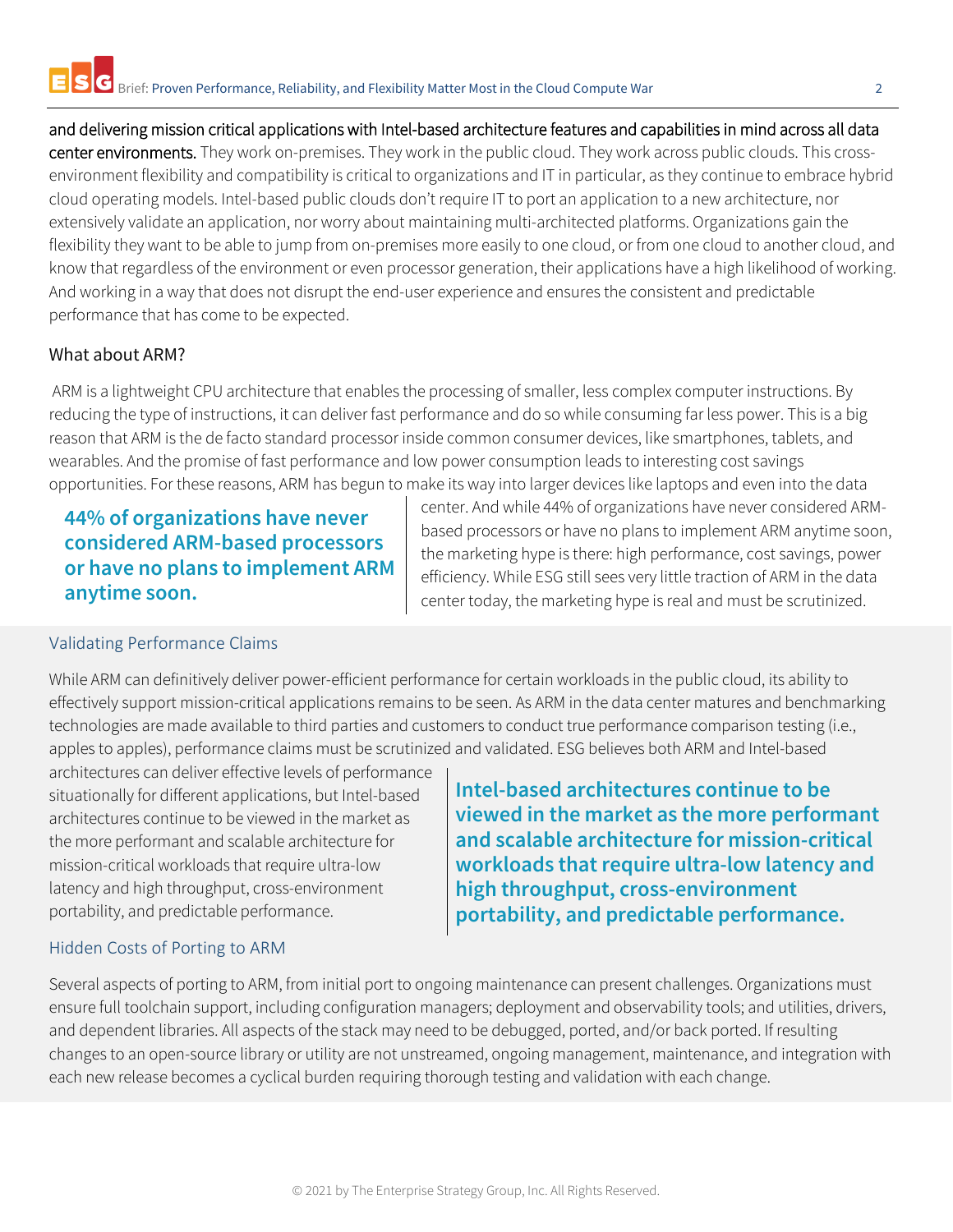# **Measuring Success of IT Infrastructure Changes**

IT is expected to deliver the right technology and the right services to the right people at the right price and the right time. This is a big reason why achieving operational excellence continues to be to the ultimate goal of IT. As IT helps facilitate migrations to cloud environments, they must embrace new infrastructure and operating models. It remains important that IT not only understand the business goals and application requirements, but also identify ways to measure success. ESG asked organizations how they measure the success of an infrastructure platform change. Improvements to performance (57%), reliability (57%), and scalability (51%) were the top three criteria that organizations used to measure success. What matters least? Cost savings, with every other quantifiable indicator coming out ahead of cost. So, while cost of course matters, everything else matters more.

## Infrastructure Change Impacting Applications

The dynamic needs of the business continue to force ongoing infrastructure upgrades and drive the need for IT modernization. Whether looking to improve performance and scalability of an existing application or to deploy netnew modern applications infused with data and next-

73% of organizations extensively revalidate their applications when moving to different hardware.

 $64\%$  of organizations needed to change/rearchitect applications after changing the underlying infrastructure.

49% of organizations discovered that new hardware could not support their application requirements.

generation technologies like AI, data centers evolve with the business. When changes occur, developers, architects, and IT work together to validate applications and ensure business and end-user requirements are met. In fact, 73% of organizations extensively revalidate their applications when moving to different hardware, whether that be with a different vendor or underlying architecture. And the more critical to the business the application, the faster it must be revalidated.

Revalidating applications drives up OpEx costs since it takes the time of developers, architects, and IT to configure, deploy, and test the environment and applications. Reducing risk of downtime is of the utmost important for all involved. If something goes wrong, not only does it take longer to migrate an application to newer/modern hardware, but it also brings into play various cost implications associated with application availability, impact to other processes, and responsiveness to other requests. Overall, ESG research found that over the past few years 64% of organizations needed to change/rearchitect applications after changing the underlying infrastructure and 49% discovered that the new hardware could not support their application requirements. Simply changing a vendor poses considerable risk. As an example, we asked organizations if they experienced challenges when making an infrastructure change. Those that also changed their vendor were more likely (by 24 percentage points) than those that did not change their vendor to find that their hardware did not support their applications requirements.

Changing the underlying architecture from an Intel-based architecture to an ARM architecture poses greater risk than that of a vendor change. The risk of incompatibilities and hidden or unexpected porting and validation costs is something IT,

**The risk of incompatibilities and hidden or unexpected porting and validation costs is something IT, developers, and architects alike want to avoid at all costs.** developers, and architects alike want to avoid at all costs. Making this type of change today definitively will require changing an application based on the way the new architecture handles instructions. And once that change is made, a new challenge presents itself: flexibility.